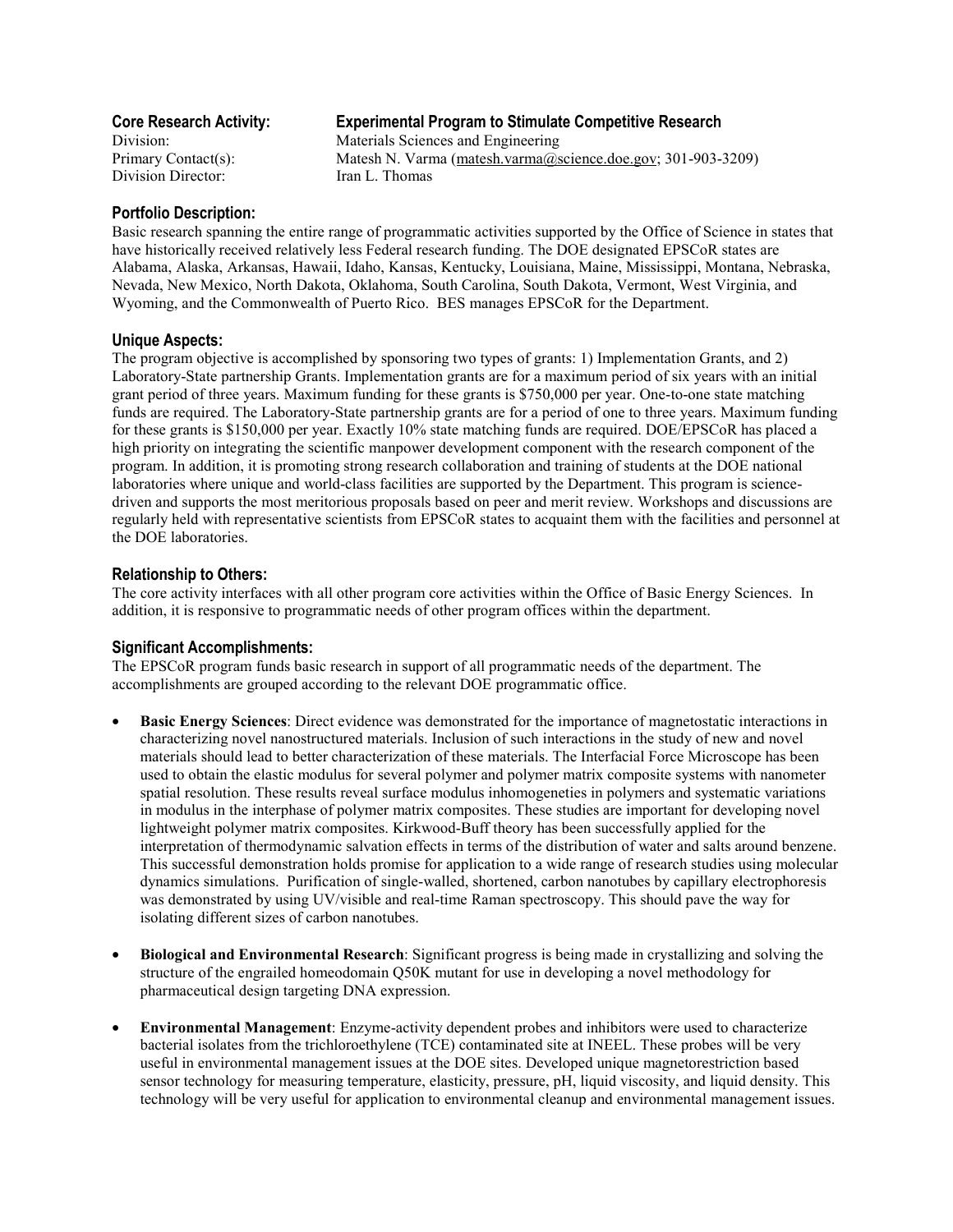- **Renewable Energy and Efficiency**: A first commercial wind power facility, a 22MW wind turbine utility is being established on the Blackfeet nation's land. This facility is a based on the research supported by EPSCoR. A new technology "Resin Transfer Molding" is developed and its application to manufacture of wind turbine blades was demonstrated.
- **Defense Programs**: Optical sensors based on Faraday rotation were developed for monitoring electric and magnetic fields. These sensors are being developed for use in improved operation of the electron beam accelerators and imaging systems that are used in DOE stockpile stewardship program.

#### **Mission Relevance:**

The principal objective of the DOE/EPSCoR program is to enhance the abilities of the designated states to conduct nationally competitive energy-related research and to develop science and engineering manpower to meet current and future needs in energy related areas. Most of the research clusters that have graduated from the DOE EPSCoR program after six years of funding have found alternate funding for continuing the research activity. This demonstrates that the research clusters funded by EPSCoR are becoming competitive. In addition, EPSCoR grants are supporting graduate students, undergraduates and postdoctoral fellows, and encouraging them to be trained in world-class research at DOE national laboratories. The work supported by the EPSCoR program impacts all DOE mission areas including research in materials science, chemical science, biological and environmental science, high energy and nuclear physics, fusion energy science, advanced computer science, fossil energy science, and energy efficiency and renewable energy science.

#### **Scientific Challenges:**

Initially only nine states were awarded implantation awards, which left many of the designated states without any DOE EPSCoR funding. To accommodate participation from a larger number of states in the program and to leverage the state-of-the-art unique capabilities of the national laboratories, a State-Laboratory partnership program was initiated in FY98. As a result of this program, approximately 28 partnership awards were approved in FY98 and FY99. In FY00 and FY01 twenty additional State-Laboratory partnership awards were funded in response to solicitation number 99-21. In FY00 another solicitation was issued and in response to this solicitation twelve State-Laboratory partnership awards were made in FY01, and it is planned to award an additional ten in FY02. This component of the program has successfully increased the number of states receiving funds from DOE EPSCoR program. The program continues to meet the challenge of providing a balance between the implementation awards and the Laboratory-State partnership awards.

### **Funding Summary:**

#### **Dollars in Thousands**

|              | FY 2000   | FY 2001   | FY 2002   |
|--------------|-----------|-----------|-----------|
| <b>Total</b> | 6,815,000 | 7,685,000 | 7,685,000 |
| Alabama      | 225,000   | 399,877   | 814,078   |
| Alaska       | 0         | $\theta$  | $\theta$  |
| Arkansas     | 100,000   | 65,000    | 205,000   |
| Hawaii**     |           |           |           |
| Idaho        | 162,000   | 106,508   |           |
| Kansas       | 749,000   | 932,279   | 801,713   |
| Kentucky     | 560,000   | 468,160   | 611,252   |
| Louisiana    | 151,000   | 129,577   | 130,138   |
| Maine        | 0         | $\theta$  | 0         |
| Mississippi  | 585,000   | 585,000   | 535,000   |
| Montana      | 125,000   | 514,279   | 579,734   |
| Nebraska     | 300,000   | 480,150   | 472,113   |